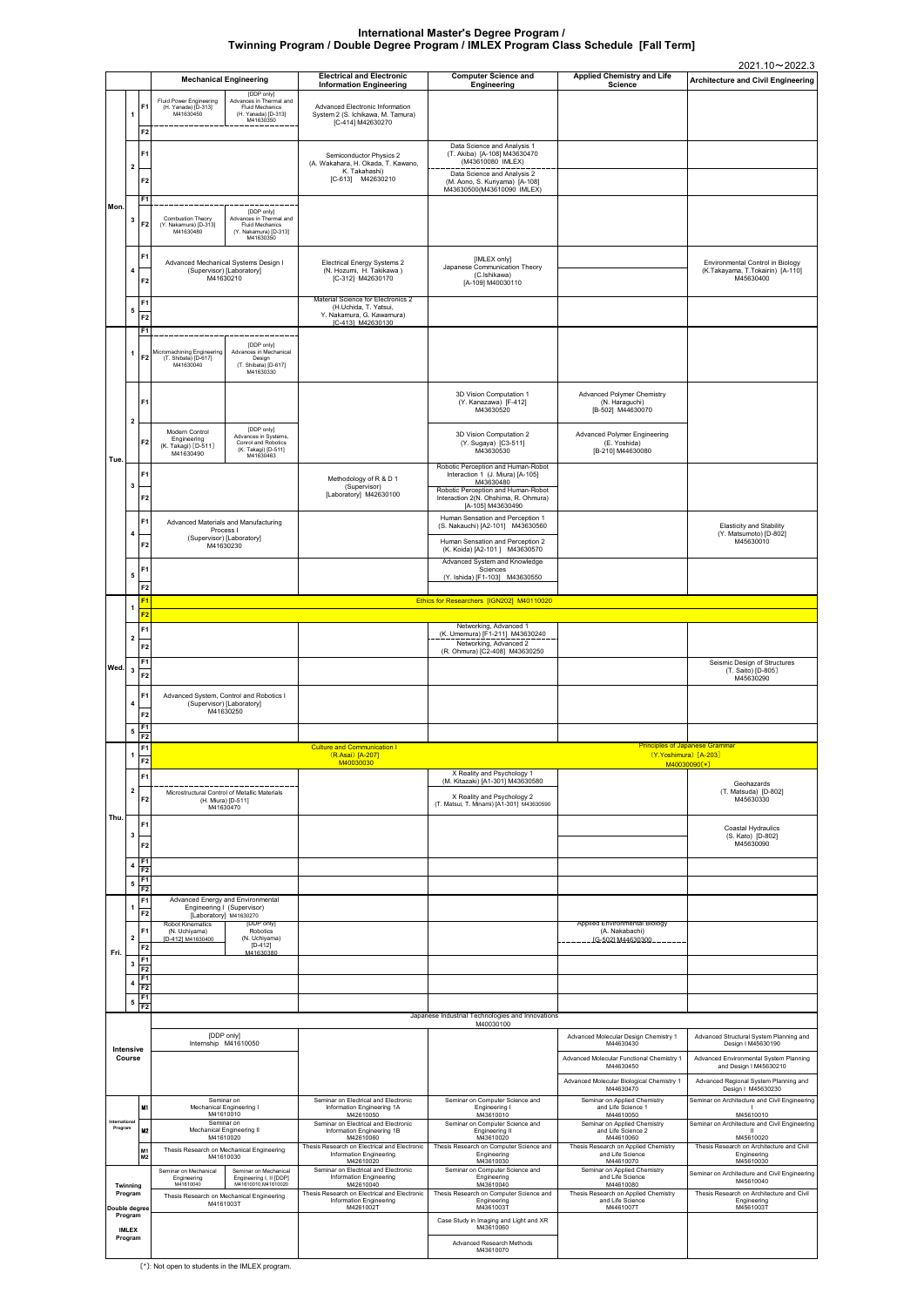〔\*〕: Not open to students in the IMLEX program.

| 4                        |                                                                           | Engineering II (Supervisor) [Laboratory]               |                                     |                                      |                                                  |                                                    | <b>Environmental Economics</b>                 |
|--------------------------|---------------------------------------------------------------------------|--------------------------------------------------------|-------------------------------------|--------------------------------------|--------------------------------------------------|----------------------------------------------------|------------------------------------------------|
|                          | S <sub>2</sub>                                                            | M41630280                                              |                                     |                                      |                                                  |                                                    | (H. Shibusawa) [D-709]M45630390                |
| 5                        | S <sub>1</sub><br>$\overline{\overline{\mathbf{s}}\overline{\mathbf{z}}}$ |                                                        |                                     |                                      |                                                  |                                                    |                                                |
|                          |                                                                           | [DDP only]                                             |                                     |                                      |                                                  | Advanced Molecular Design                          | Advanced Structural System                     |
|                          |                                                                           | Internship                                             |                                     |                                      |                                                  | Chemistry 2                                        | Planning and Design II                         |
|                          |                                                                           | M41610050                                              |                                     |                                      |                                                  | M44630440                                          | M45630200                                      |
| Intensive                |                                                                           |                                                        |                                     |                                      |                                                  | Advanced Molecular Functional                      | <b>Advanced Environmental System</b>           |
| Course                   |                                                                           |                                                        |                                     |                                      |                                                  | Chemistry 2                                        | Planning and Design II                         |
|                          |                                                                           |                                                        |                                     |                                      |                                                  | M44630460                                          | M45630220                                      |
|                          |                                                                           |                                                        |                                     |                                      |                                                  | Advanced Molecular Biological                      | Advanced Regional System Planning              |
|                          |                                                                           |                                                        |                                     |                                      |                                                  | Chemistry 2                                        | and Design II                                  |
|                          |                                                                           |                                                        |                                     | Seminar on Electrical and Electronic |                                                  | M44630480                                          | M45630240<br>Seminar on Architecture and Civil |
|                          | <b>M1</b>                                                                 | Seminar on<br>Mechanical Engineering I<br>M41610010    |                                     | Information Engineering 1A           | Seminar on Computer Science and<br>Engineering I | Seminar on Applied Chemistry<br>and Life Science 1 | Engineering I                                  |
|                          |                                                                           |                                                        |                                     | M42610050                            | M43610010                                        | M44610050                                          | M45610010                                      |
|                          |                                                                           | Seminar on                                             |                                     | Seminar on Electrical and Electronic | Seminar on Computer Science and                  | Seminar on Applied Chemistry                       | Seminar on Architecture and Civil              |
| International<br>Program | <b>M2</b>                                                                 | <b>Mechanical Engineering II</b>                       |                                     | Information Engineering 1B           | Engineering II                                   | and Life Science 2                                 | Engineering II                                 |
|                          |                                                                           | M41610020                                              |                                     | M42610060                            | M43610020                                        | M44610060                                          | M45610020                                      |
|                          | M <sub>1</sub><br>M <sub>2</sub>                                          |                                                        |                                     | Thesis Research on Electrical and    | Thesis Research on Computer Science              | Thesis Research on Applied Chemistry               | Thesis Research on Architecture and            |
|                          |                                                                           | Thesis Research on Mechanical Engineering<br>M41610030 | Electronic Informationn Engineering | and Engineering                      | and Life Science                                 | <b>Civil Engineering</b>                           |                                                |
|                          |                                                                           |                                                        |                                     | M42610020                            | M43610030                                        | M44610070                                          | M45610030                                      |
| Twinnina                 |                                                                           | Seminar on Mechanical                                  | Seminar on Mechanical               | Seminar on Electrical and Electronic | Seminar on Computer Science and                  | Seminar on Applied Chemistry                       | Seminar on Architecture and Civil              |
| Program                  |                                                                           | Engineering M41610040                                  | Engineering I, II [DDP]             | Informationn Engineering             | Engineering                                      | and Life Science                                   | Engineering                                    |
|                          |                                                                           |                                                        | M41610010.M41610020                 | M42610040                            | M43610040                                        | M44610080                                          | M45610040                                      |
| <b>Double</b>            |                                                                           | Thesis Research on Mechanical Engineering              |                                     | Thesis Research on Electrical and    | Thesis Research on Computer Science              | Thesis Research on Applied Chemistry               | Thesis Research on Architecture and            |
| degree                   |                                                                           | M4161003T                                              |                                     | Electronic Informationn Engineering  | and Engineering                                  | and Life Science                                   | Civil Engineering                              |
| Program                  |                                                                           |                                                        |                                     | M4261002T                            | M4461003T                                        | M4461007T                                          | M4561003T                                      |
|                          |                                                                           |                                                        |                                     |                                      | Supervised Research in Computer                  |                                                    |                                                |
| <b>IMLEX</b>             |                                                                           |                                                        |                                     |                                      | Science and Engineering                          |                                                    |                                                |
| Program                  |                                                                           |                                                        |                                     |                                      | M43610100                                        |                                                    |                                                |

|      |                                        |                                                     |                                                                                                     |                                                                              |                                                               |                                                                                    | 2022.4~2022.9                                                     |
|------|----------------------------------------|-----------------------------------------------------|-----------------------------------------------------------------------------------------------------|------------------------------------------------------------------------------|---------------------------------------------------------------|------------------------------------------------------------------------------------|-------------------------------------------------------------------|
|      |                                        |                                                     | <b>Mechanical Engineering</b>                                                                       | <b>Electrical and Electronic</b><br><b>Information Engineering</b>           | <b>Computer Science and</b><br>Engineering                    | <b>Applied Chemistry and Life</b><br><b>Science</b>                                | <b>Architecture and Civil</b><br>Engineering                      |
|      | 1                                      | S <sub>1</sub><br>$\overline{\textbf{s2}}$          |                                                                                                     |                                                                              |                                                               |                                                                                    |                                                                   |
|      | 2                                      | S <sub>1</sub>                                      |                                                                                                     |                                                                              |                                                               |                                                                                    |                                                                   |
| Mon. |                                        | S <sub>2</sub><br>S <sub>1</sub>                    |                                                                                                     | Information and Communication                                                |                                                               |                                                                                    |                                                                   |
|      | 3                                      | $\overline{\text{s}}$                               |                                                                                                     | Technology 2 (H. Uehara, K.<br>Takeuchi) [C-414] M42630250                   |                                                               |                                                                                    |                                                                   |
|      |                                        | S <sub>1</sub>                                      | Advanced Mechanical Systems Design II                                                               |                                                                              |                                                               |                                                                                    |                                                                   |
|      | 4                                      | S <sub>2</sub>                                      | (Supervisor) [Laboratory]<br>M41630220                                                              |                                                                              |                                                               |                                                                                    |                                                                   |
|      | 5                                      | S <sub>1</sub><br>$\overline{\text{S2}}$            |                                                                                                     |                                                                              | Computers and Education                                       |                                                                                    |                                                                   |
|      | 1                                      | S <sub>1</sub>                                      |                                                                                                     |                                                                              | (K. Kawai) [F-207] M43630080                                  |                                                                                    | Advanced Urban Planning(J. Asano,                                 |
|      |                                        | $rac{1}{s^2}$                                       | [DDP only]<br>Vibration Engineering                                                                 |                                                                              |                                                               |                                                                                    | Haruka Ono)[Undecided]M45630370                                   |
|      | $\mathbf{2}$                           | S <sub>1</sub>                                      | Advances in Mechanical<br>(S. Kawamura)<br>Design<br>$[D-313]$<br>(S. Kawamura)                     | Electrical Technology and Materials 2<br>(R. Inada, Y. Murakami, T. Harigai) |                                                               |                                                                                    | Advanced Architectural Design                                     |
|      |                                        | S <sub>2</sub>                                      | M41630310<br>[D-313]M41630330                                                                       | [C-313] M42630190                                                            |                                                               | <b>Developmental Neuroscience</b>                                                  | (A. Mizutani) [D4-705]<br>M45630380                               |
|      |                                        | S <sub>1</sub>                                      |                                                                                                     |                                                                              |                                                               | (R. Numano, S. Yoshida)<br>[B-406] M44630110                                       |                                                                   |
| Tue. | $\mathbf{3}$                           |                                                     |                                                                                                     | Methodology of R & D 2<br>(Supervisor) [Laboratory]                          |                                                               | X-ray Spectroscopy for Catalytic                                                   |                                                                   |
|      |                                        | S <sub>2</sub>                                      |                                                                                                     | M42630110                                                                    |                                                               | Engineering (T. Mizushima)<br>[B-303] M44630280                                    |                                                                   |
|      | 4                                      | S1                                                  | Advanced Materials and Manufacturing<br>Process II (Supervisor)                                     |                                                                              |                                                               |                                                                                    | Water Environment Engineering<br>(T.Inoue, K. Yokota) [Undecided] |
|      |                                        | S <sub>2</sub>                                      | [Laboratory] M41630240                                                                              |                                                                              |                                                               |                                                                                    | M45630350                                                         |
|      | 5                                      | S <sub>1</sub>                                      |                                                                                                     |                                                                              | Molecular Simulation 1<br>(N. Kurita) [F1-103] M43630400      | Special Topics in Applied Organic<br>Chemistry (K. Shibatomi)<br>[B-506] M44630100 |                                                                   |
|      |                                        | S <sub>2</sub>                                      |                                                                                                     |                                                                              | <b>Molecular Simulation 2</b><br>(H. Goto) [F1-103] M43630410 |                                                                                    |                                                                   |
|      | $\mathbf{1}$                           | s <sub>1</sub><br>$\overline{\textbf{S2}}$          |                                                                                                     |                                                                              | <b>Principles of Japanese Conversation</b><br>(Y. Muramatsu)  |                                                                                    |                                                                   |
|      | $\mathbf 2$                            | S <sub>1</sub>                                      |                                                                                                     |                                                                              | [Undecided] M40030080[*]                                      |                                                                                    |                                                                   |
|      |                                        | $\overline{\text{S2}}$<br>S <sub>1</sub>            |                                                                                                     | Physics for Electronics 2                                                    | Computational Intelligence in Brain System                    |                                                                                    |                                                                   |
| Wed. | 3                                      | S <sub>2</sub>                                      |                                                                                                     | (A. Matsuda, T. Hattori, R. Kato)<br>[B-306] M42630150                       | (K. Murakoshi) [F1-103] M43630540                             |                                                                                    |                                                                   |
|      | 4                                      | S <sub>1</sub>                                      |                                                                                                     |                                                                              |                                                               |                                                                                    | Building Science: Indoor Air Quality<br>and Ventilation           |
|      |                                        | S <sub>2</sub><br>S <sub>1</sub>                    |                                                                                                     |                                                                              |                                                               |                                                                                    | (Y. Shimazaki) [D4-705]M45630060                                  |
|      | 5                                      | $\overline{\text{S2}}$                              |                                                                                                     |                                                                              |                                                               |                                                                                    |                                                                   |
|      | 1                                      | S <sub>1</sub><br>$\overline{\text{S2}}$            |                                                                                                     |                                                                              |                                                               |                                                                                    |                                                                   |
|      |                                        | S <sub>1</sub>                                      |                                                                                                     |                                                                              |                                                               | <b>Advanced Reaction Engineering</b><br>(T. Oguchi)                                |                                                                   |
|      |                                        |                                                     |                                                                                                     | <b>LSI Process 2</b><br>(K. Sawada, Y.Ishikawa,                              |                                                               | [G-406] M44630180                                                                  |                                                                   |
|      | 2                                      |                                                     | <b>Advanced Agricultural</b><br>[DDP only]<br>Engineering<br>Advances in Systems,                   | H. Sekiguchi, T. Noda)<br>$[C-613]$<br>M42630230                             | <b>Statistical Machine Learning Theory</b>                    |                                                                                    |                                                                   |
| Thu. |                                        | S <sub>2</sub>                                      | (K. Takayama) [D-<br>Conrol and Robotics<br>610]<br>(K. Takayama) [D-610]<br>M41630463<br>M41630510 |                                                                              | (K. Watanabe) [Undecided]<br>M43630460                        |                                                                                    |                                                                   |
|      |                                        | S <sub>1</sub>                                      |                                                                                                     |                                                                              |                                                               |                                                                                    | Seismic Evaluation of Existing                                    |
|      | 3                                      | S <sub>2</sub>                                      |                                                                                                     |                                                                              |                                                               | <b>Advanced Biomaterials Engineering</b><br>(H. Tsuji, R. Tero) [G-606] M44630290  | Buildings (T. Matsui) [D-<br>807]M45630030                        |
|      | 4                                      | S <sub>1</sub>                                      | Advanced System, Control and Robotics II                                                            |                                                                              |                                                               |                                                                                    |                                                                   |
|      |                                        | S <sub>2</sub>                                      | (Supervisor) [Laboratory] M41630260                                                                 |                                                                              | Japanese Life Today                                           |                                                                                    |                                                                   |
|      | 5 <mark>S1</mark><br>5 <mark>S2</mark> |                                                     |                                                                                                     |                                                                              | (omnibus) [Undecided]<br>M40030050                            |                                                                                    |                                                                   |
|      | 1                                      | $\overline{\mathbf{s}}$ 1<br>$\overline{\text{S2}}$ |                                                                                                     |                                                                              |                                                               |                                                                                    |                                                                   |
|      |                                        | S <sub>1</sub>                                      |                                                                                                     |                                                                              |                                                               |                                                                                    | Advanced Transportation and Urban                                 |
|      | 2                                      |                                                     |                                                                                                     |                                                                              |                                                               |                                                                                    | Planning<br>(N. Sugiki) [D-715]                                   |
|      |                                        | S <sub>2</sub>                                      |                                                                                                     |                                                                              |                                                               |                                                                                    | M45630410                                                         |
| Fri. |                                        |                                                     |                                                                                                     |                                                                              |                                                               |                                                                                    |                                                                   |
|      | 3                                      | S <sub>1</sub>                                      |                                                                                                     |                                                                              |                                                               |                                                                                    |                                                                   |
|      |                                        | S <sub>2</sub>                                      |                                                                                                     |                                                                              |                                                               |                                                                                    |                                                                   |
|      |                                        | S <sub>1</sub>                                      | Advanced Energy and Environmental<br>Engineering II (Supervisor) II aboratoryl                      |                                                                              |                                                               |                                                                                    | Advanced Computational and<br><b>Environmental Economics</b>      |

## **International Master's Degree Program / Twinning Program / Double Degree Program / IMLEX Program Class Schedule [Spring Term]**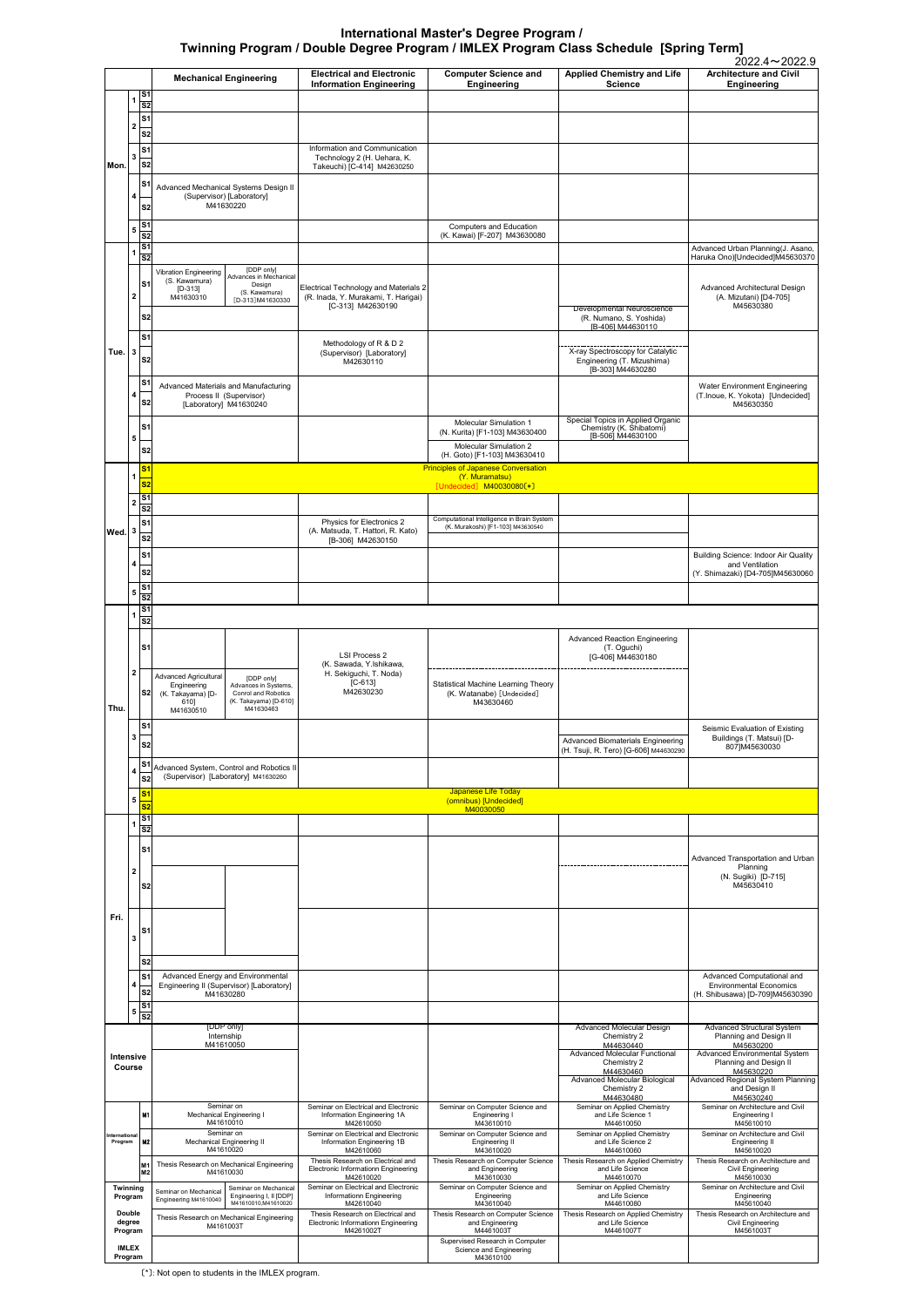| [Fall Term]<br>$2021.10 \rightarrow 2022.3$ |                                |                                                    |                                                                                                                     |                                                                                                  |                                                                                                                                                                                                             |                                                     |                                                                                                                          |
|---------------------------------------------|--------------------------------|----------------------------------------------------|---------------------------------------------------------------------------------------------------------------------|--------------------------------------------------------------------------------------------------|-------------------------------------------------------------------------------------------------------------------------------------------------------------------------------------------------------------|-----------------------------------------------------|--------------------------------------------------------------------------------------------------------------------------|
|                                             |                                |                                                    | <b>Mechanical Engineering</b>                                                                                       | <b>Electrical and Electronic</b><br><b>Information Engineering</b>                               | <b>Computer Science and</b><br><b>Engineering</b>                                                                                                                                                           | <b>Applied Chemistry and Life</b><br><b>Science</b> | <b>Architecture and Civil</b><br><b>Engineering</b>                                                                      |
|                                             | 1<br>2 <sub>1</sub>            | F <sub>1</sub>                                     | <b>Advanced Production Processes</b><br>(T. Shibata, Y. Abe, M. Nagai)<br>[D-605] D51030020                         | <b>Advanced Electrical Systems 1</b><br>(N. Hozumi, H. Takikawa) [C-205]<br>D52030030            | Advanced Data Science and Analysis<br>(T. Akiba) [A-108] D53030380<br>Advacend Data Science and Analysis                                                                                                    |                                                     |                                                                                                                          |
| Mon.                                        | 3                              | F <sub>2</sub><br>D <sub>1</sub>                   |                                                                                                                     |                                                                                                  | (M. Aono, S. Kuriyama) [A-108]<br>D53030410                                                                                                                                                                 |                                                     | Advanced Mechanics and Design of<br><b>Spatial Structure Systems</b><br>(S. Nakazawa, Y. Matsumoto)<br>[D-817] D55030010 |
|                                             |                                | D <sub>2</sub>                                     | D51010050                                                                                                           | D52010050                                                                                        | Seminar on Interdisciplinary Research [A1-301]<br><u>_______D53010050________</u><br>(Global Rotation P <u>r</u> ogram)<br>Seminar on Interdisciplinary Research [A1-301]                                   | D54010050                                           | D55010050                                                                                                                |
|                                             |                                | D <sub>2</sub>                                     | D51030100                                                                                                           | <u>New D52030100</u><br>Advanced Information and                                                 | D53030370                                                                                                                                                                                                   | D54030090                                           | D55030140                                                                                                                |
|                                             | 4<br>5                         |                                                    |                                                                                                                     | <b>Communication Systems 2</b><br>(S. Ichikawa, M. Tamura)<br>[C-414]D52030080                   |                                                                                                                                                                                                             |                                                     |                                                                                                                          |
|                                             | $\mathbf{1}$<br>2 <sup>1</sup> | F <sub>1</sub>                                     | Advanced Systems and<br>Instrumentation Engineering (N.<br>Uchiyama, K. Takayama, T.                                | <b>Advanced Microelectronics 2</b><br>(A. Wakahara, H. Okada,                                    | Advanced 3D Vision Computation 1<br>(Y. Kanazawa) [F-412] D53030430                                                                                                                                         |                                                     |                                                                                                                          |
|                                             |                                | F2                                                 | Mashimo)<br>[D-610] D51030090                                                                                       | T.Kawano,<br>K. Takahashi) [C-613] D52030060                                                     | Advanced 3D Vision Computation 2<br>(Y. Sugaya) [C3-511]<br>D53030440                                                                                                                                       |                                                     |                                                                                                                          |
| Tue.                                        | 3                              | F <sub>1</sub><br>F <sub>2</sub>                   |                                                                                                                     | Methodology of R & D<br>(Supervisor)<br>[Laboratory] D52030090                                   | Advanced Robotic Perception and Human-<br>Robot Interaction 1 (J. Miura) [A-105]<br>D53030390<br>Advanced Robotic Perception and Human-<br>Robot Interaction 2 (N. Ohshima, R. Ohmura)<br>[A-105] D53030400 |                                                     |                                                                                                                          |
|                                             | 4                              | F <sub>1</sub><br>F <sub>2</sub>                   |                                                                                                                     |                                                                                                  | Advanced Human Sensation and Perception 1<br>(S. Nakauchi) [A2-101] D53030470<br>Advanced Human Sensation and Perception 2<br>(K. Koida) [A2-101] D53030480                                                 |                                                     | <b>Advanced Structural Design</b><br>(T. Saito, T. Matsui)<br>[D-815] D55030020                                          |
|                                             |                                | $\mathbf{1}_5$ $\mathsf{F1!}$<br>F <sub>2</sub>    |                                                                                                                     |                                                                                                  | <b>Complex and Intelligent Systems</b><br>(Y. Ishida) [F1-103] D53030460                                                                                                                                    |                                                     |                                                                                                                          |
|                                             |                                | F <sub>1</sub>                                     |                                                                                                                     |                                                                                                  | <b>Ethics for Researchers [IGN202]</b>                                                                                                                                                                      |                                                     |                                                                                                                          |
|                                             |                                |                                                    | D51020010                                                                                                           | D52020010                                                                                        | D53020010                                                                                                                                                                                                   | D54020010                                           | D55020010                                                                                                                |
|                                             | 2 <sup>1</sup>                 | F <sub>2</sub><br>F <sub>1</sub><br>F <sub>2</sub> |                                                                                                                     |                                                                                                  | <b>Computer Network Engineering 1</b><br>(K. Umemura) [F1-211] D53030210<br>Computer Network Engineering 2 (R.<br>Ohmura) [C2-408] D53030220                                                                |                                                     |                                                                                                                          |
| Wed.                                        | $\mathbf{3}$                   |                                                    |                                                                                                                     |                                                                                                  |                                                                                                                                                                                                             |                                                     |                                                                                                                          |
|                                             | $\overline{4}$                 | F <sub>1</sub><br>F <sub>2</sub>                   |                                                                                                                     |                                                                                                  |                                                                                                                                                                                                             |                                                     |                                                                                                                          |
|                                             | $\overline{\mathbf{5}}$        |                                                    |                                                                                                                     |                                                                                                  |                                                                                                                                                                                                             |                                                     |                                                                                                                          |
|                                             |                                |                                                    | <b>Advanced Environmental</b><br>Engineering (H. Yanada, A. lida, N.<br>Sekishita, H. Yokoyama)[D-313]<br>D51030080 |                                                                                                  |                                                                                                                                                                                                             |                                                     | <b>Advanced Water Environmental</b><br>Engineering (T. Inoue, S. Kato, K.<br>Yokota) [D-811] D55030080                   |
| Thu.                                        | 2 <sub>1</sub>                 | F <sub>1</sub><br>F <sub>2</sub>                   |                                                                                                                     |                                                                                                  | Advenced X Reality and Psychology 1<br>(M. Kitazaki) [A1-301] D53030490<br>Advanced X Reality and Psychology 2<br>(T. Matsui, T. Minami) [A1-301]<br>D53030500                                              |                                                     |                                                                                                                          |
|                                             | 3<br>4                         |                                                    |                                                                                                                     | <b>Advanced Electronic Materials 2</b><br>(A. Matsuda, T. Hattori, R. Kato)<br>[C-205] D52030020 |                                                                                                                                                                                                             |                                                     |                                                                                                                          |
|                                             | 5                              |                                                    |                                                                                                                     |                                                                                                  |                                                                                                                                                                                                             |                                                     | Advanced Theory in Architectural<br>Design (S. Matsushima, A.<br>Mizutani) [D-707] D55030040                             |

|      |                            | Advanced Materials Science<br> (H. Miura, Y. Todaka, M. Kobayashi) <br>[D-508] D51030040 |                                                                                       |                                                                                                        | Advanced Chemical Technology<br>(A. Matsumoto, T. Mizushima,<br>T. Oguchi, K. Takashima)<br>[B-505] D54030080 | Advanced Geologic Hazard<br>Mitigation Planning (K. Miura,<br>T.Matsuda) [D-806] D55030070 |
|------|----------------------------|------------------------------------------------------------------------------------------|---------------------------------------------------------------------------------------|--------------------------------------------------------------------------------------------------------|---------------------------------------------------------------------------------------------------------------|--------------------------------------------------------------------------------------------|
| Fri. |                            |                                                                                          |                                                                                       |                                                                                                        |                                                                                                               |                                                                                            |
|      | 4                          |                                                                                          |                                                                                       |                                                                                                        | Advanced Molecular Function<br>Chemistry 2 (H. Tsuji, Y. Saito, R.<br>Tero) [G-606] D54030070                 |                                                                                            |
|      |                            |                                                                                          |                                                                                       |                                                                                                        | Advanced Biotechnology 2                                                                                      | Sustainable Urban Planning                                                                 |
|      | 5                          |                                                                                          |                                                                                       |                                                                                                        | (E. Yoshida, R. Numano,<br>S. Yoshida) [B-201] D54030050                                                      | (J. Asano, H. Ono)<br>[D-708] D55030060                                                    |
|      |                            |                                                                                          |                                                                                       | (Global Rotation Program)                                                                              |                                                                                                               |                                                                                            |
|      | <b>Intensive</b><br>Course | S51010080                                                                                | S52010080                                                                             | [D2] Japanese Industrial Internship Program<br>S53010080<br>[D2] Teaching Practice on Global Education | S54010100                                                                                                     | S55010080                                                                                  |
|      |                            | S51010090                                                                                | S52010090                                                                             | S53010090                                                                                              | S54010110                                                                                                     | S55010090                                                                                  |
|      | D <sub>1</sub>             | Advanced Seminar on<br>Mechanical Engineering 1<br>D51010010                             | Seminar on Electrical and<br><b>Electronic Information Engineering 2</b><br>D52010020 | Seminar on Computer Science<br>and Engineering 1<br>D53010010                                          | Seminar on Applied Chemistry<br>and Life Science 1<br>D54010080                                               | Seminar on Architecture and<br>Civil Engineering 1<br>D55010010                            |
|      | D <sub>2</sub>             | Advanced Seminar on<br>Mechanical Engineering 2<br>D51010020                             | Seminar on Electrical and<br>Electronic Information Engineering 3<br>D52010030        | Seminar on Computer Science<br>and Engineering 2<br>D53010020                                          | Seminar on Applied Chemistry<br>and Life Science 2<br>D54010090                                               | Seminar on Architecture and<br>Civil Engineering 2<br>D55010020                            |

## **International Doctoral Degree Program Course Schedule [Fall Term]**